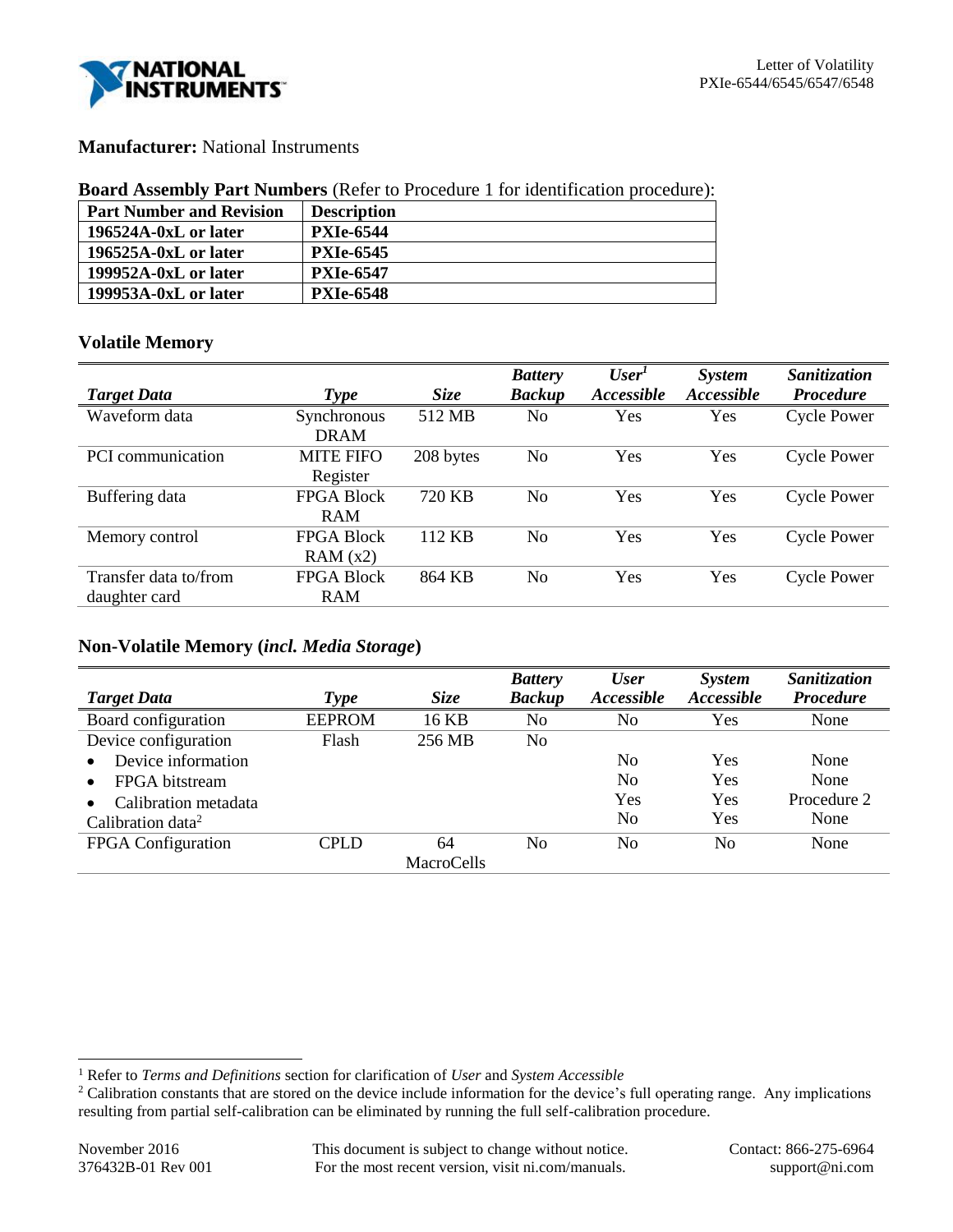

## **Procedures**

## **Procedure 1 –Board Assembly Part Number Identification:**

To determine the Board Assembly Part Number and Revision, refer to the label applied to the surface of your product. The Assembly Part Number should be formatted as "P/N: 19####A-0#L"

### **Procedure 2 – Device Information Flash (Calibration Metadata):**

The user-accessible areas of the Device Configuration Flash are exposed through a calibration Applications Programming Interface (API) in LabVIEW. To clear the calibration meta-data area, complete the following steps:

- 1. Use function niHSDIO\_InitExtCal to create and initialize a special NI-HSDIO external calibration session. The ViSession returned is an NI-HSDIO session that can be used during the calibration session.
- 2. Call function niHSDIO\_ChangeExtCalPassword to clear the calibration password that is required to initialize an external calibration session.
- 3. Call function niHSDIO\_CalAdjustChannelVoltage to clear the user-defined information of the selected channel(s).
- 4. Finally, call the function niHSDIO\_CloseExtCal with the calibration action set to 'Commit', in order to store the new calibration constants and data in the onboard Flash and to close the calibration session.